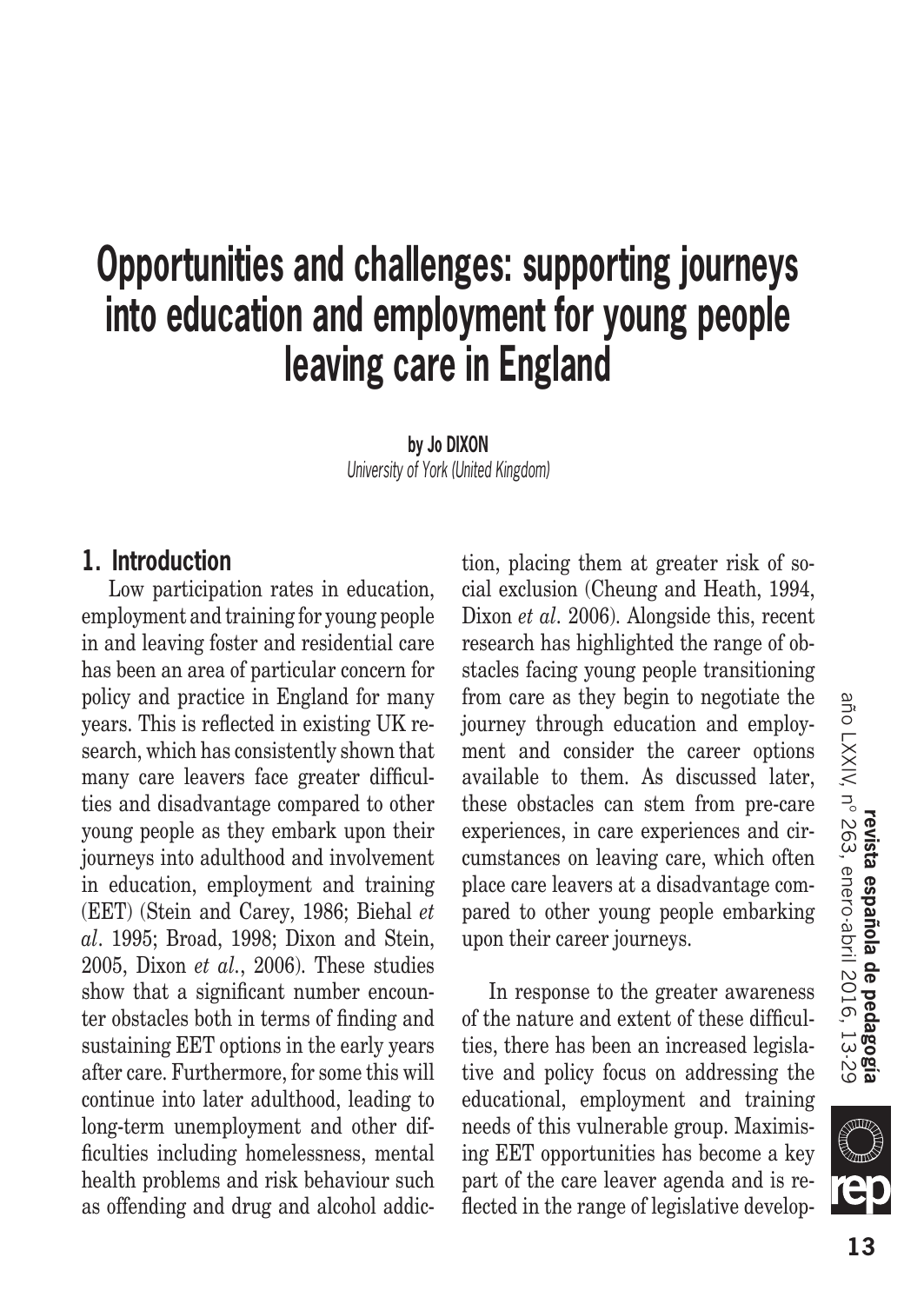ments over the past decade or so, including the Children Leaving Care Act 2000 and subsequent amendments, the Care Matters Agenda, the Children and Young Persons Act 2008 and Children and Families Act 2014, which have acknowledged the disparity between care-experienced youth and their non-care peers in, amongst other things, qualifications and post-16 EET participation and have put in place strategies and support to close the gap and improve outcomes. As discussed in this paper, it has also been recognised through a range of mainstream and specialist support programmes to reduce unemployment and inactivity for care leavers.

This paper draws together findings from recent research studies of young people in and leaving care including evidence from policy and practice. The paper takes account of the voices of young people themselves, together with the views of their lead professionals, to capture the difficulties and challenges of finding and sustaining EET options after care and to better understand the factors that have helped them to overcome these challenges. It begins by outlining the current context for care and leaving care in England, describing the care population and primary legislative context, and will outline the key research studies on which the findings in this paper are based. The paper will discuss evidence from a recent study of young people in and leaving care to demonstrate current participation patterns for care leavers and will also highlight current practice and policy examples of strategies to facilitate participation in education and employment for the group. Finally the paper outlines the main challenges care experienced young people encounter as they move into adulthood and the impact these challenges place upon their abilities and opportunities to participate in EET. The paper will draw on the voices of young people to demonstrate what is needed to enable care leavers to improve their career opportunities.

### **2. Care and leaving care in England**

Responsibility for children and young people in and leaving care is held by the Government's Department for Education (DfE). At local level, it is the responsibility of Children's Services in each of the 152 Local Authorities in England. The overarching legislation is the Children Act 1989 (and subsequent amendments) including, for care leavers, the Children Leaving Care Act (CLCA) 2000, both of which lay down specific duties and powers for local authorities to provide care, support and services for looked after children during the time they are in foster or residential care and when they move onto independent living.

A looked after child can legally be in care until the age of 18 years, however, legislation states that young people can remain in their care placements beyond 18 and in the majority of case, those living in post care semi-independent or independent accommodation are entitled to leaving care support until the age of 21 years (or 25 years of age if returning to an education or training course). Leaving care support is envisaged to be holistic in nature and includes financial assistance (with the local authority being responsi-

**SILLE**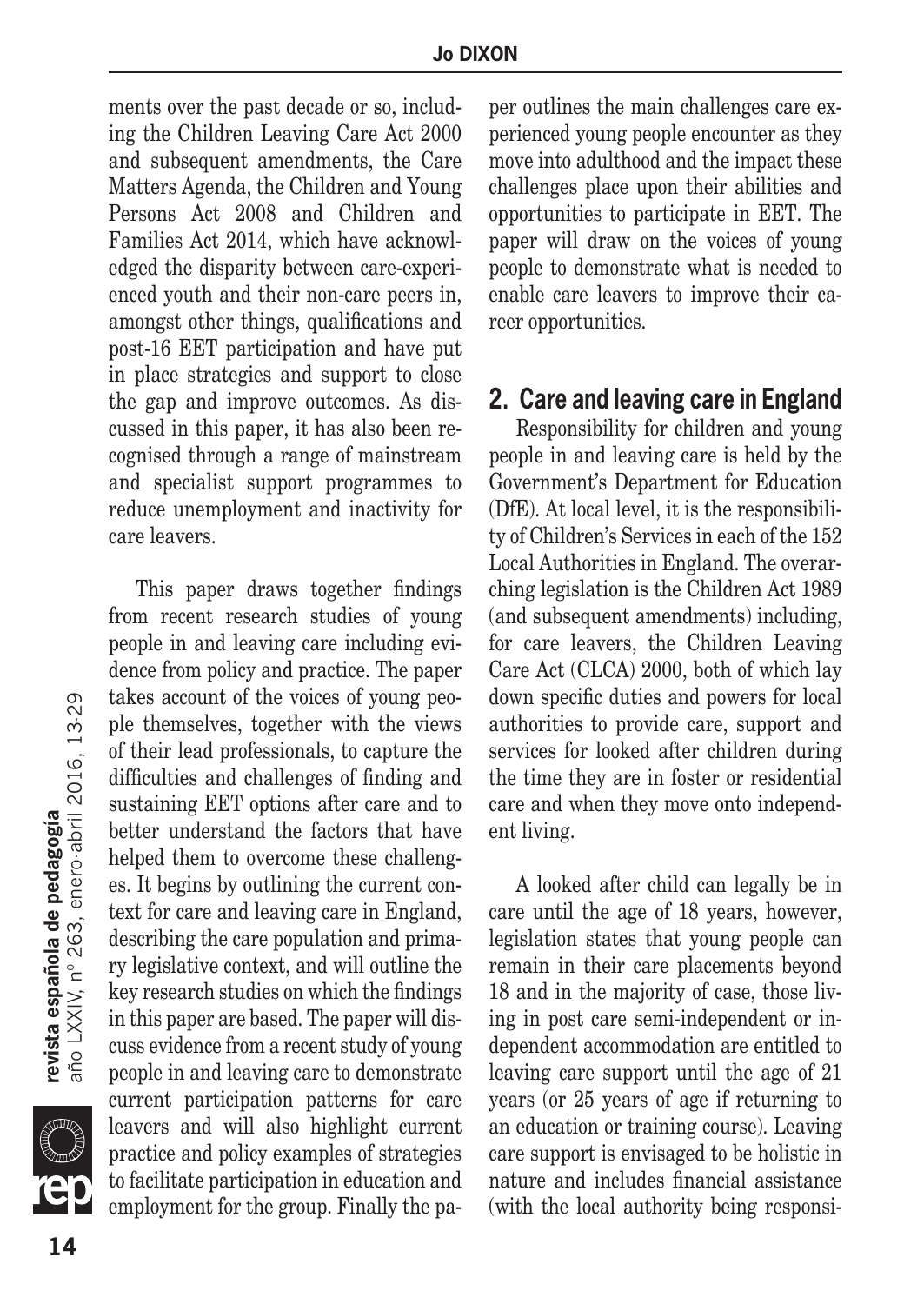ble for paying a leaving care allowance and accommodation costs until young people reach the age of 18); assistance with finding and sustaining accommodation; support to take up education, employment and training; and support to meet the emotional, social and wellbeing needs of the young person. Care leavers are allocated a leaving care worker, often know as a personal advisor (PA) to support them through the transition to adulthood and are expected to contribute to their own pathway plan, in which they and their PA outline the goals and milestones enroute to independent living and the support needed to achieve these goals. In short, services should act as any good parent would to ensure that these young people have access to the same care, support and opportunities as other young people, a concept known as *corporate parenting*.

Government statistics on the characteristics of children and young people who come into state care are collected and published annually (DfE, 2014). The latest statistics show that there are currently around 68,840 children in care, the highest number since 1985. The majority of these children have been removed from their family on a care order, whilst 29% have come into care on a voluntary agreement. The most common type of care placement in England, for those who are unable to remain with their own family is foster care (75%) while around 9% are looked after in residential settings such as children's homes, residential schools and secure settings. Most of these children and young people have experienced trauma, family disadvantage and difficulties prior to entering care with the majority coming into care for reasons of abuse and neglect (62%). Other reasons include family dysfunction (18%), family in acute stress (11%), absent parenting (7%), parental illness or disability (4%), child's disability (3%) and child's unacceptable behaviour (3%), thus demonstrating that children and young people in and leaving care are one of the most vulnerable groups in society.

Each year around 10,000 young people leave care aged 16 or over (DfE, 2014). Many leave their final care placement before the age of 18, mostly aged 16 or 17 years, and move into semi-independent or independent accommodation, most commonly their own tenancy in a flat or a house. Figures show that this is much earlier than young people in the general population move out of the family home to embark upon independent adulthood. Certainly within the recent economic climate in the UK, which has seen high youth unemployment and increasingly unattainable house prices, the average age for leaving the family home has risen with current estimates between the mid-twenties to early thirties (Office for National Statistics, 2014a). This reiterates the vulnerable nature of care leavers, who are taking on the many responsibilities of independent adulthood much sooner than other young people, often without the benefit of a family support network to help them negotiate the challenges of setting up a home, finding a job or obtaining the resources to undertake further study.

Outcome data for young people leaving care in England are gathered at local and national level for 19, 20 and 21 year

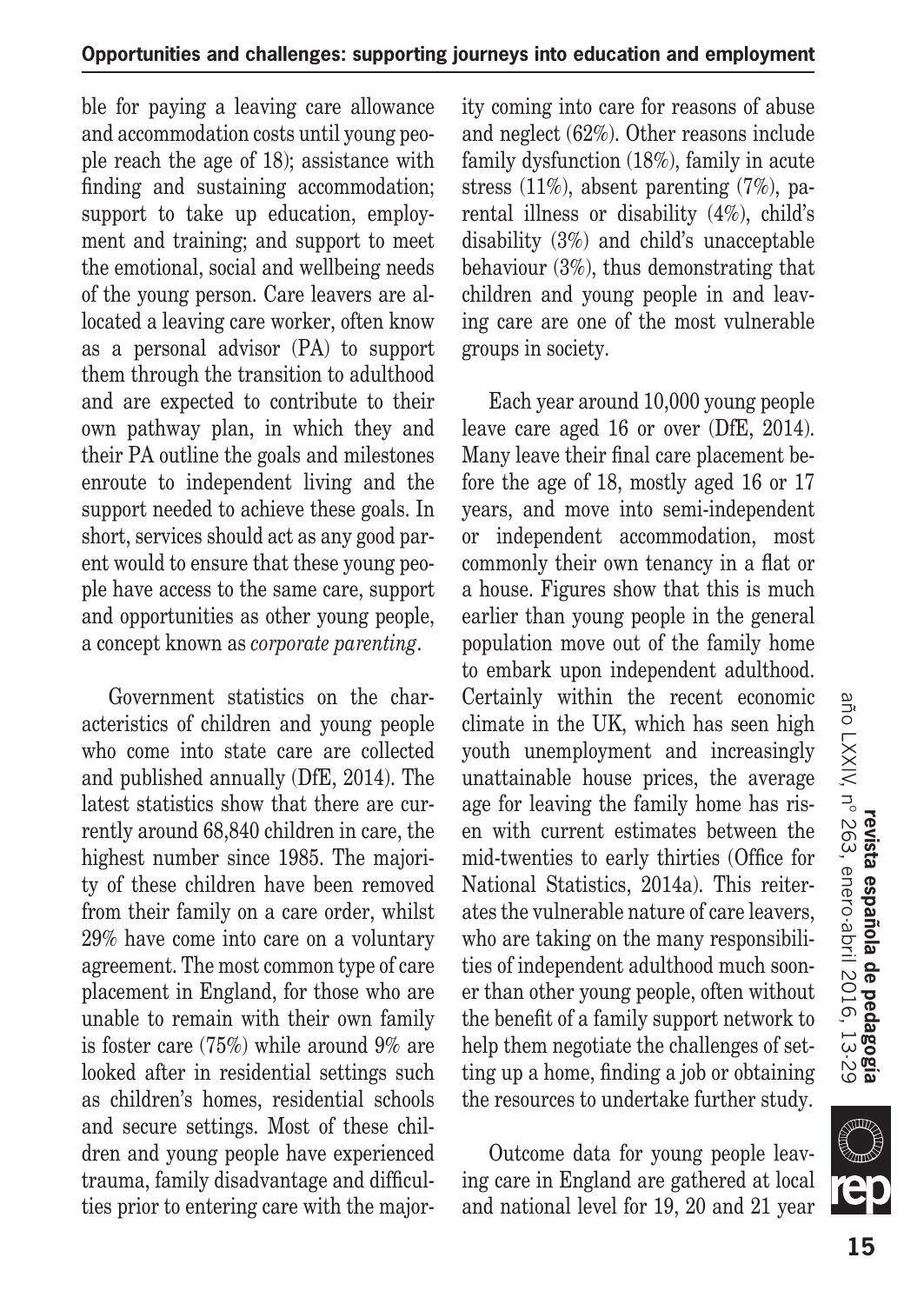old care leavers and provide information on the types of accommodation that care leavers are living in and their status in terms of education, employment and training activities at each age point. The most recent data reports that the most common type of accommodation is independent living (39%) followed by living with parents or relative (10%) whist 4% were remaining with foster carers beyond the age of 18 under an option known as *Staying Put*. This option was introduced by Government in 2011 to enable young people to remain with foster carers after leaving care and to assist foster carers to provide ongoing accommodation. As of 2014, the option has been available to young people in foster care across all local authorities (DfE, 2013).

In term of economic activity, evidence from national statistics suggests that despite some narrowing of the gap between care experienced youth and other young people, those in and from care remain at a disadvantage in terms of educational outcomes and post-16 participation in education, employment or training, known as EET. Over one third (35%) of care leavers aged between 19 and 21 were not in education, employment or training (a status known as NEET) in 2014, compared to around 13% of young people aged 16-24 years nationally (Office for National Statistics, 2014b).

Overall, therefore, evidence suggests that many young people in and leaving care have experienced considerable difficulty prior to and during care. Furthermore, the transition to adulthood is often undertaken much earlier and without the safely net of a supportive family when compared to other young people. These factors can present risks to achieving successful outcomes after care and whilst some care leavers will overcome these difficulties and do well, many will struggle to establish stability in both their home and work life.

## **3. The research and methodology**

Data has been drawn from two studies of young people in leaving care carried out by the author and colleagues (1. Dixon *et al*., 2006 and 2. Dixon and Lee *et al*., 2015). Study 1 involved interviews with 101 care leavers at two points in time (baseline soon after leaving care and follow-up 10 months later). Study 2, a large study of young people in and from care, involved interviews with 579 young people to explore their views on care and leaving care. Importantly, the latter study utilised a peer research methodology, which involved care experienced young people aged 18 to 22 years, receiving research training and support to interview other young people in and from care.

These studies involved gathering data on the wider experiences and outcomes for care leavers, though both included an exploration of participation and progress in education, employment and training. Both studies employed mixed methods approaches, gathering quantitative data on characteristics and qualitative data via face to face interviews with young people. Information was also gathered via questionnaire and/or interview with the young person's lead professional (social worker or leaving care worker) to explore views on young people's progress and support needs.

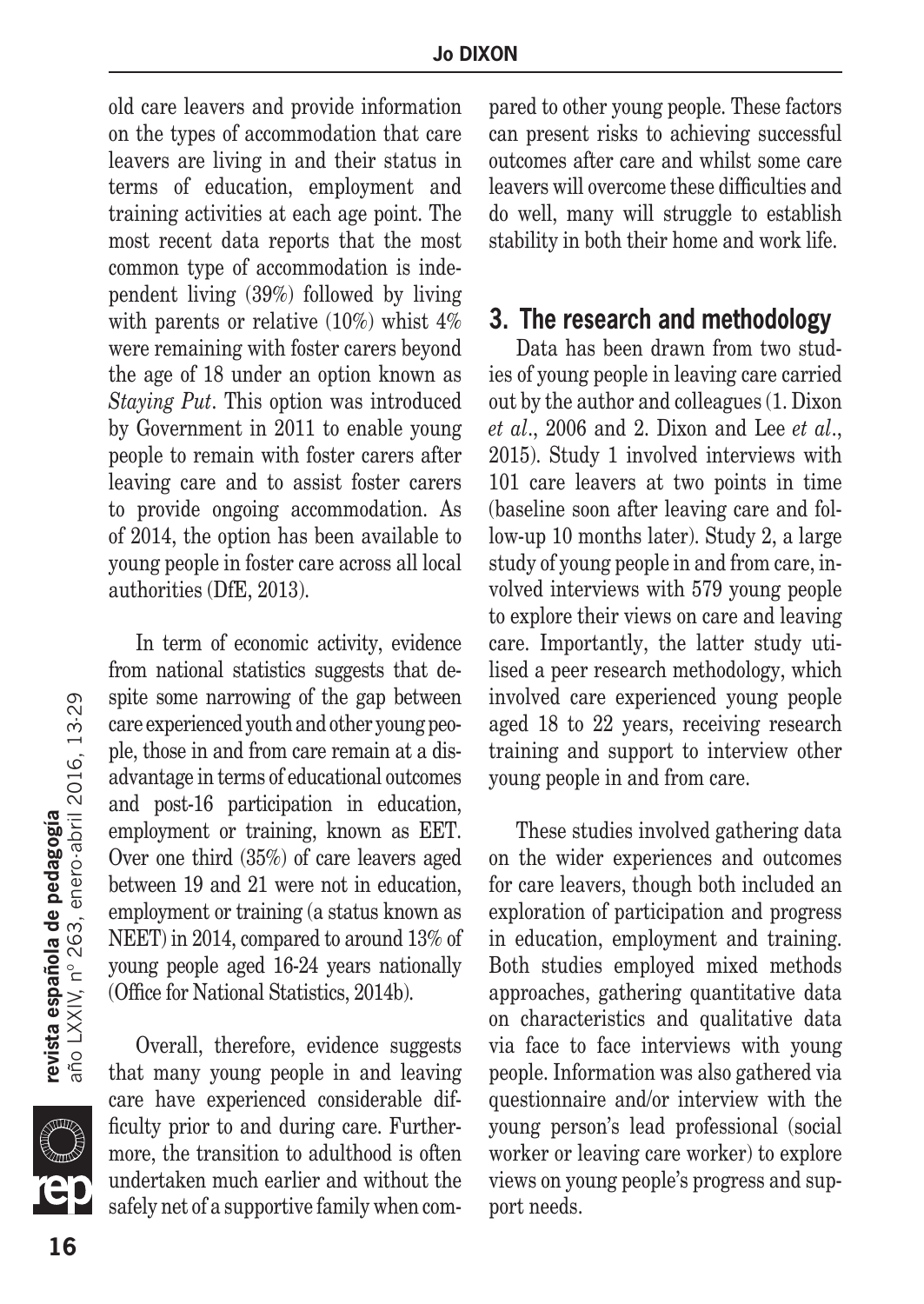Data presented in this paper is drawn mainly from Study 2, carried out between 2011-2014, to provide an up to date picture of participation rates in EET. This study also provided a unique opportunity for care experienced young people, as peer researchers, to select a particular area of interest to focus on at follow-up with a sub sample of care leavers in the study. The peer researchers chose to explore factors associated with participation in education and subsequent career pathways, focusing on what had helped or hindered participation. The peer researchers assisted with the development of the follow-up interview schedule and carried out follow-up interviews with 52 care leavers who had been in education at baseline, one year earlier. Data was analysed using a thematic analysis carried out by the peer researchers during a series of analysis workshops and focus group discussions. This enabled the research to explore the peer researchers' interpretations of the findings thus utilising the perspectives of care experienced young people.

## **4. Participation in education, employment and training after care**

# *4.1. Education*

In England compulsory education ends at the age of 17, however, at the time of the data collection, the school leaving age was 16 years. To enable comparison with national statistics, this paper reports on those young people from Study 2 who were aged between 16 and 24 years (n=444) and who had therefore left compulsory education at the time of interview. A positive finding was that around two-fifths of young people in the study (43%, 192) had continued their education with 40% (179) engaged in further education (FE) at school or college and 3% (13) in higher education (HE) at University. This represents a continuing trend reflected in research, which shows increasing numbers of care leavers in post-compulsory education. Findings from Study 1 for example, carried out in 2006, showed that 35% of care leavers were in FE or HE, whilst a study of care leavers in 2003 reported an increase in participation from 19% in 1994 to 31% in 2003 (Broad, 2003).

This rise in education participation may be driven by a combination of factors including general trends in mainstream youth career options, which have seen an increase in further education options and opportunities. Policy and practice developments, meanwhile, have included targets for local authorities to maximise the numbers of looked after children achieving educational success and the number of care leavers participating in EET generally. Alongside this, has emerged a stronger focus, underpinned by recent legislation, to directly support young people in and leaving care to engage with education during and after care. The introduction of a designated teacher in every school to provide a direct point of contact and address the educational needs of school pupils in care was made statutory in 2009 and the introduction of the Virtual School Head in each local authority, to hold responsibility for overseeing support and monitoring educational progress of young people in care in their area has provided a useful driver for increased awareness and support for

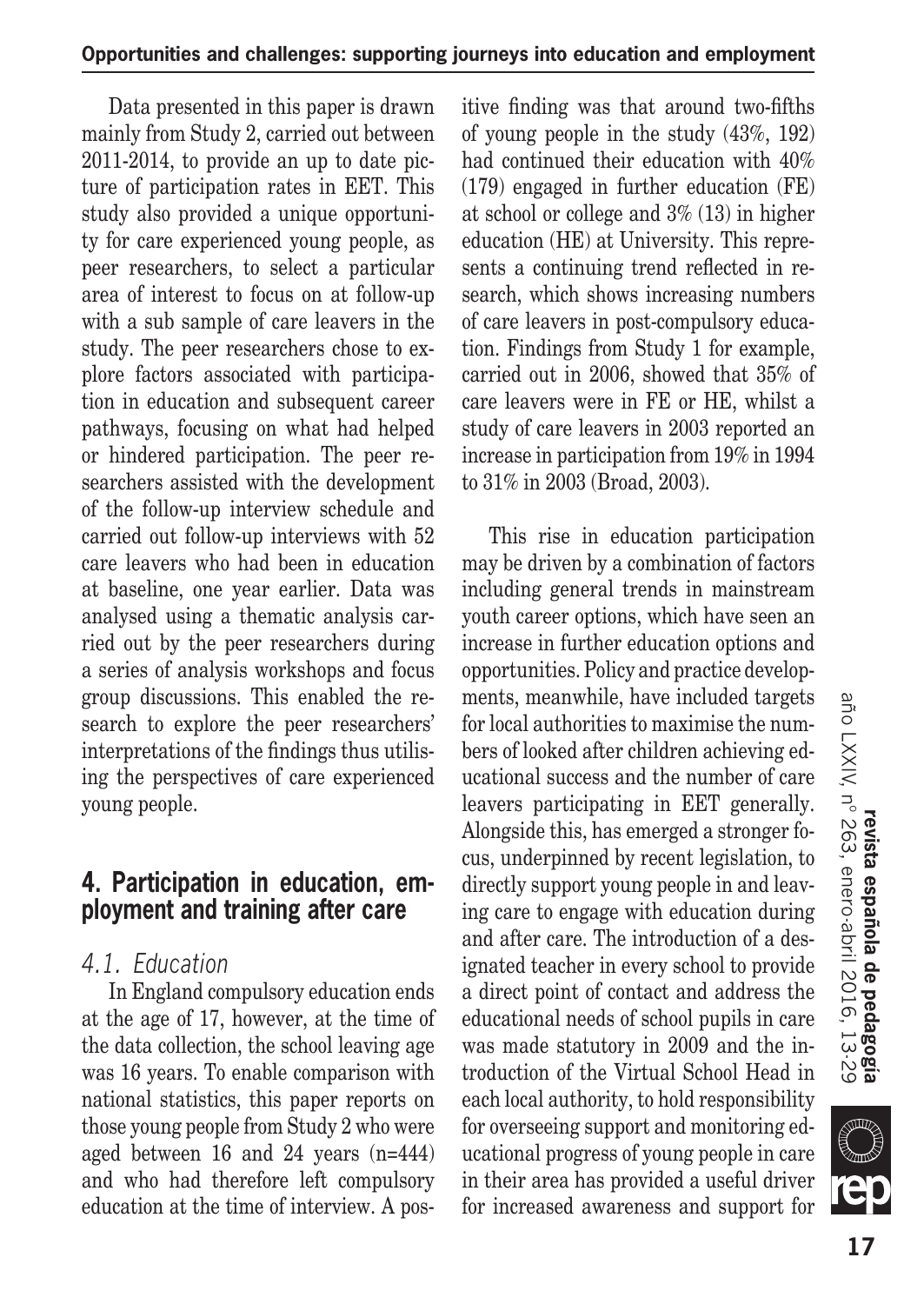care experienced young people. A further example is the Care Leaver Strategy, a cross-government department call for all departments to work more closely to develop a coherent approach to supporting care leavers, which includes departments responsible for education, employment and welfare (HM Government, 2013). This establishes a clear expectation that leaving care services should work together with education and careers services to support young people in and from care to take up education options.

Evidence of joint work in our own research include careers advisors providing information drop-in sessions within leaving care offices to offer support on education and work readiness skills and careers advisors being employed within the leaving care teams to directly support young people and build links with education and training providers. One local authority noted «we have a dedicated Universities worker who has his finger on the pulse of which Universities are offering which bursaries for care leavers». At national level, recent changes to extend welfare benefits for young people undertaking further education demonstrates joint working between children's social care and the department responsible for welfare benefits. This policy has increased the window of opportunity for care leavers to catch up on lost educational opportunities at school, through the option to return to learning up to the age of 21, with the benefit of continued state financial support such as income support and housing benefits. The initiative, known as *second chance learning* recognises that vulnerable young people in and leaving care often experience disrupted school careers that impact on their attainment and tend to experience instability and difficulties after leaving care, which prohibit the transition into FE. There is continuing evidence that young people leaving care do far worse in education attainment than other young people leaving school. National data reports that only 38% of care leavers achieved good quality GCSEs compared to 80% of school leavers generally (DFE, 2014). Second chance learning allows care leavers to benefit from a broader timescale in which to address more pressing issues, such as accommodation, and return to education to pursue qualifications (NCAS, 2012).

A further initiative to facilitate care leavers involvement in education options was introduced by Buttle Trust UK. The initiative set up a Quality Mark to encourage and also recognise UK Universities and FE colleges that provide specific support and resources for care experienced young people attending HE and FE. This can include financial support towards purchasing a laptop; guaranteed provision of vacation accommodation for care leavers unable to return to a foster or residential placement; and access to emotional support). To date, 112 Universities and 81 FE institutions have been awarded the Quality Mark for their support and commitment to facilitating care leavers' participation (see http://www.buttleuk. org/pages/quality-mark-for-care-leavers.html). Though there is no recent research on the impact of this initiative on attendance and experience of University, national statistics show an increase in University participation from 1% in 2003

**18**<br>**18 año LXXIV, nº 263, enero-abril 2016, 13-29** 18

**SIII**Q

**revista española de pedagogía**<br>año LXXIV, nº 263, enero-abril 2016, 13·29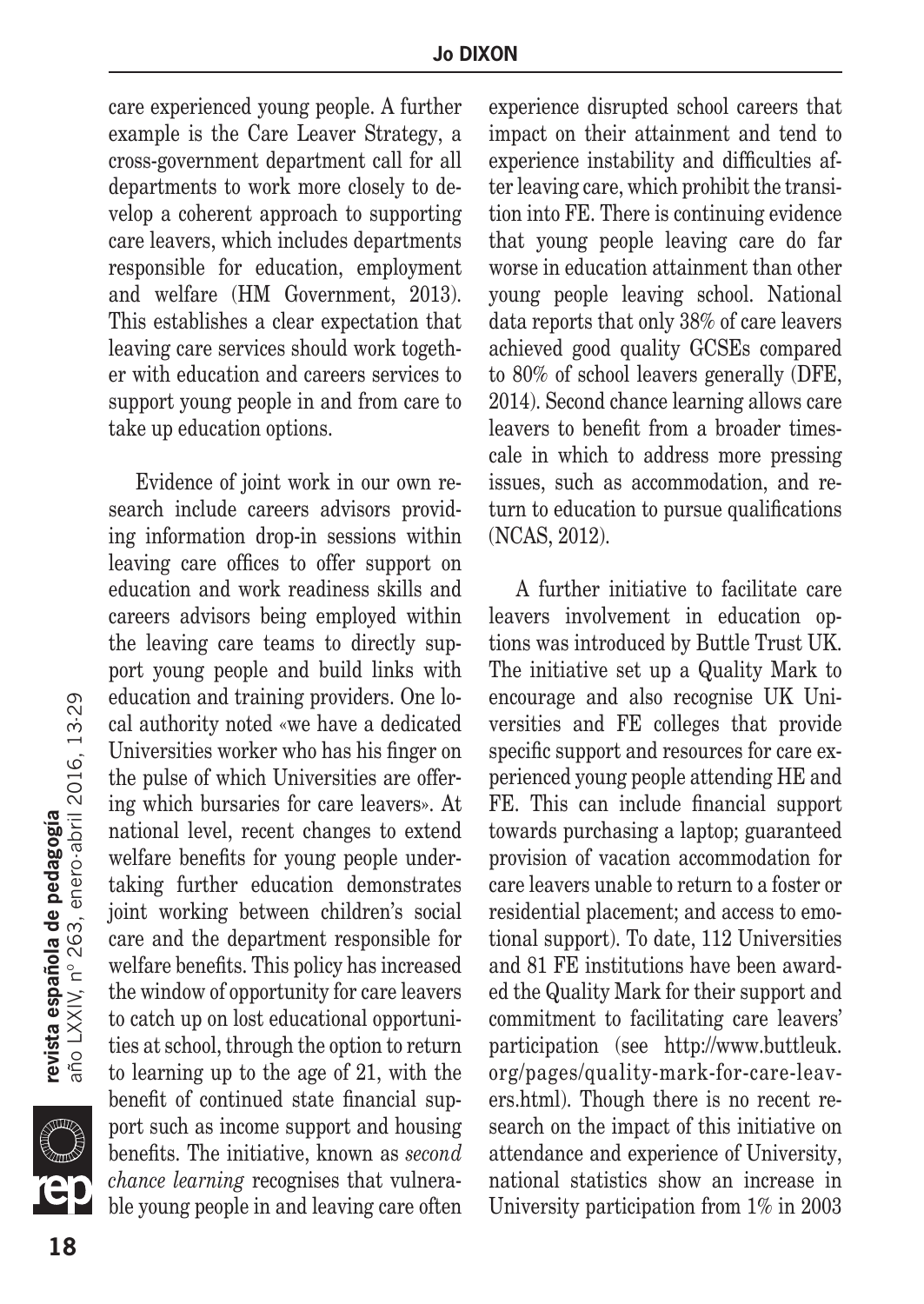to around 6% nationally (with figures ranging from 4 % to 16 % in individual local authorities) (DfE, 2014, Jackson *et al*., 2003)

The rise is participation in post-compulsory education for young people in and leaving care may also reflect the increased financial support for care leavers through specific funding under the CLCA to provide education assistance (e.g. books, equipment and travel allowance) and discretionary incentives based on attendance and progress, as well as mainstream support for vulnerable young people thorough Pupil Premium payments, which provides funding for schools in England to help raise the attainment of disadvantaged pupils (such as those in and from care) and through a bursary for all 16 to 19 year old young people who are attending school or college in England. Further targeted financial support for care leavers who are attending University is also available from local authorities. The HE bursary for care leavers provides around £2000.00 for care leavers starting their first year of University before their 25th birthday.

Although the picture for education participation seems positive for young people leaving care, evidence from national data and existing research suggests that there is still some way to go before participation reaches the level for young people generally. Data from Study 2 did not differentiate between full and part-time education participation so it is unclear what proportion of the 43% were attending part-time courses. There was evidence, however, from information gathered on the types of courses that many were engaged in relatively short and low level courses such as basic skills training, adult literacy and numeracy courses, personal development courses and national vocational qualifications (NVQs), though there was also evidence of more advanced study such as A levels and undergraduate degrees. This makes comparison difficult, however, it is highly likely that participation in FE and HE for care leavers in the current sample and also for care leavers nationally, 19% of whom are in education (DfE, 2014) is lower than participation rates for young people generally. Recent national data shows that 42% of all 16-24 year olds were in full time education in 2014 (Office For National Statistics, 2014a). Additionally, significantly fewer care leavers continue to attend University (6% compared to around 38% of the wider population).

## *4.2. Employment and training*

Employment and training rates for care leavers in Study 2 were low. Fewer than one in ten was involved with some form of apprenticeship or training (7%) or full or part-time employment (9%). This is partially explained by the relatively high number of young people within the study engaged in education though it might also reflect wider youth labour market patterns, which until recently have seen record youth unemployment rates and also patterns of participation that suggest a general decline in the tendency to move straight from school to work due to greater transitional opportunities such as education and apprenticeships. Nevertheless, low participation in employment for care leavers mirrors findings from existing UK

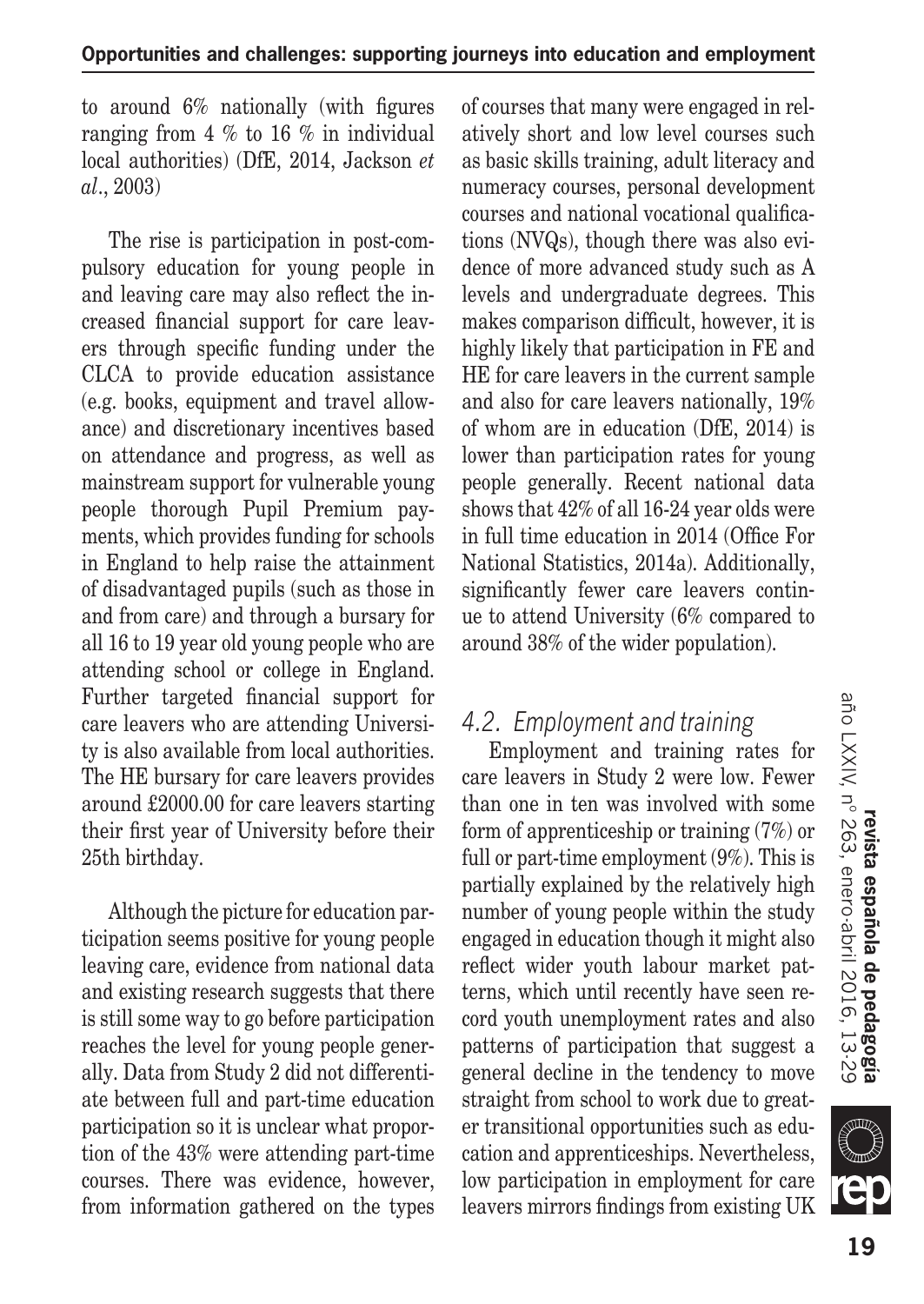research (Pinkerton and McCrea, 1999, Dixon and Stein, 2005, Broad, 2003) and from Study 1, which found that only 10% were in employment and in most cases this was short-term or casual work (Dixon *et al.*, 2006). Moreover, employment rates amongst the care leaver group continues to represent much lower rates of employment and training in comparison to all young people, with national statistics reporting that 52% of all 16-24 year olds in the general population are in some form of employment (UKCES, 2012), indicating that those with experience of care continue to face greater challenges and disadvantage in finding and continuing employment. This is despite a surge in mainstream support to increase employment opportunities and work readiness (i.e. having the skills and means to undertake employment), such as the government funded National Apprenticeships for young people aged 16 and over to become paid employees within a company and receive training and gain recognised qualifications. In addition to options that are open to all young people, a number of specific employment training schemes have been developed for care experienced young people only. These schemes recognise that many care leavers will have additional needs to other young people, which might place them at a disadvantage in the work place, and will aim to provide a higher level of targeted support to facilitate the particular employment and wider needs of those more vulnerable young people in and leaving care. One national example of such a scheme is the government's From Care2work programme, which was developed and delivered by the National Care Advisory Service (NCAS). The programme team acted as intermediaries to bring together local authorities and local employers to develop work experience opportunities for care leavers. Through joint work plans and sharing knowledge of the needs of care leavers, leaving care workers and employers were able to provide young people with time-limited, supported work placements designed to increase work skills and experience, provide an introduction to the work place and improve young people's self-confidence and employability. An evaluation of the programme highlighted its success in working with 140 local authorities and 30 national companies «to identify packages of employability support and opportunities —with 126 opportunities [for young people] either available or planned» (NCAS, 2010, p4). The evaluation highlights a number of successes where young people went on to take up full-time employment or were able to acquire the work experience and skill set required to take up further training or education. Further examples of employment support from Study 1 included local authorities establishing «employability projects» that were designed to provide sponsored employment opportunities and work experience tasters, ring fenced opportunities or guaranteed interviews for care leavers, mainly within the local authority's own departments (Dixon *et al.*, 2006).

#### *4.3. Young People not in education, employment or training (NEET)*

In addition to those who were participating in some form of education, employment or training a small number of young people were caring for a child full

**revista española de pedagogía**<br>año LXXIV, nº 263, enero-abril 2016, 13·29 **20**<br>**20 año LXXIV, nº 263, enero-abril 2016, 13-29** 

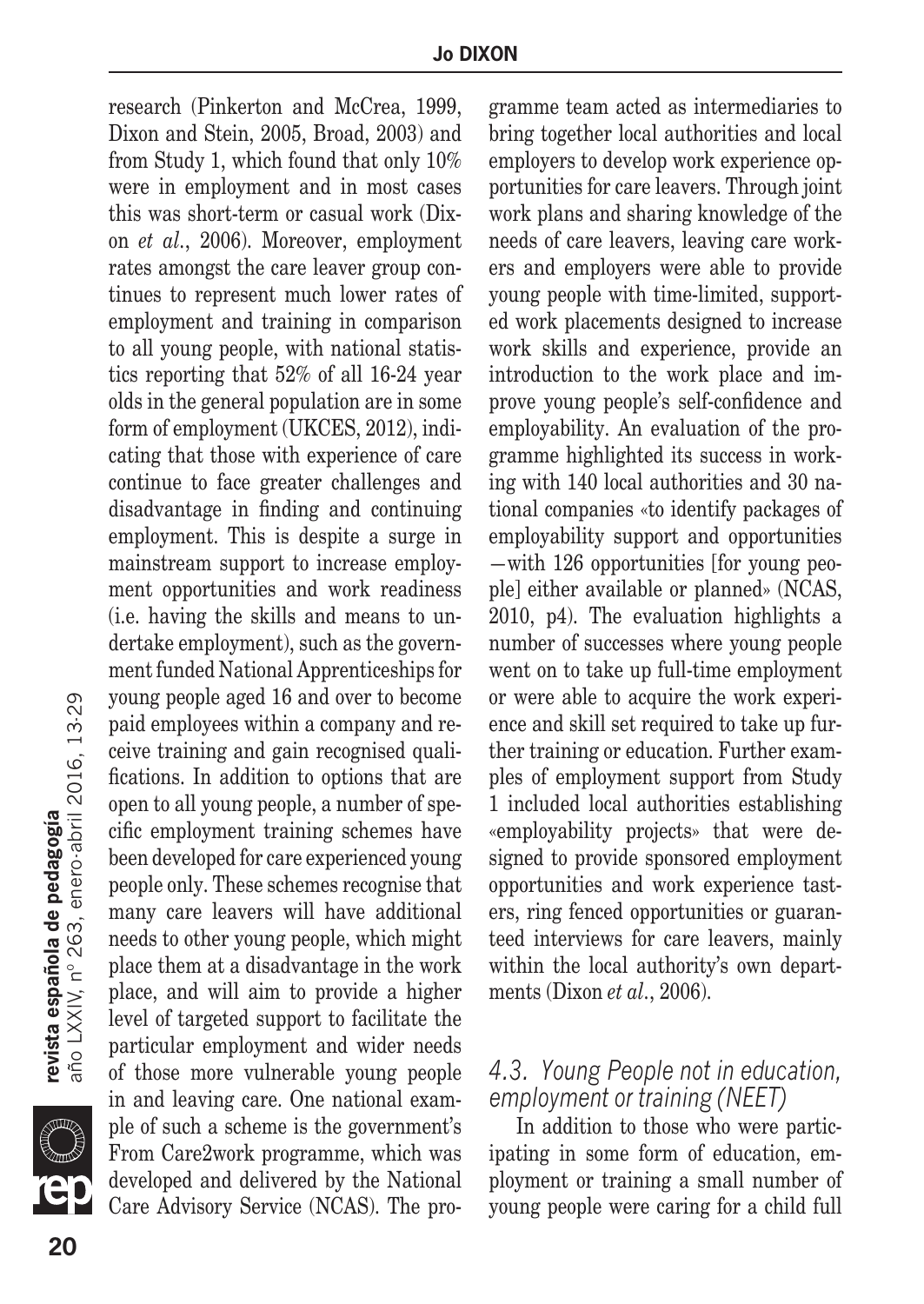time (3%), however, a considerable number were not participating in any formal activity. Being NEET was in fact the second most common status for young people in the Study 2 research sample. Analysis of those aged 16 and over at the time of interview showed that almost two in 10 young people (17%) were not in education, employment or training (NEET) compared to 13% of 16-24 year olds generally (Office for National Statistics (2014b). Analysis carried out on the NEET group to explore key characteristics showed no difference in gender, ethnicity or across local authority area, however, there was a significant association between NEET status and qualifications. None of the young people who were NEET at interview had achieved a standard level of high school qualification (i.e. 5 or more A\*- C grade GCSEs) compared to 18% of those who were in some form of EET who had achieved this level (p=.014). This demonstrates the importance of qualifications as a protective factor for securing education, employment or training after care.

Though the trend towards increased participation in post care education as discussed earlier, is without doubt positive and an indication of the impact of increased focus and support within this area of young people's lives, there is as yet, little room for complacency. Evidence from our follow-up interviews showed that whilst young people were finding and embarking up education, training and employment opportunities, sustaining participation was a particular challenge. As discussed in the following section, there was a relatively high level of drop out amongst young people in the sample. For example, further exploration of the young people who were NEET at interview showed that although over one quarter (27%) had been NEET throughout the past year, most young people in the group had been involved in some EET activity during the year prior to interview. Most commonly this had involved FE (32%) and employment (18%). This suggests that almost one third had completed or dropped out of college and that almost two in ten had lost or given up their job. A further 15% had become NEET after participating in trainee and apprenticeship placements.

Understanding the causes of non-participation and factors that promote participation in EET, is not straightforward, however, care experienced youth are likely to face greater challenges finding and sustaining career opportunities due to the tendency towards poor qualifications and competing priorities associated with taking on independent living much sooner than their peers. This was explored in greater detail with young people taking part in the follow-up interviews.

# **5. Factors that affect participation**

A sub-sample of young people from Study 2 who had been in education at the time of first interview were selected for a follow-up interviews one year later (n= 52). The focus of the interview was young people's participation in EET over the year between interviews to explore decisions around sustaining participation, the types of activities undertaken and reasons for moving on from education. All young people had been enrolled in edu-

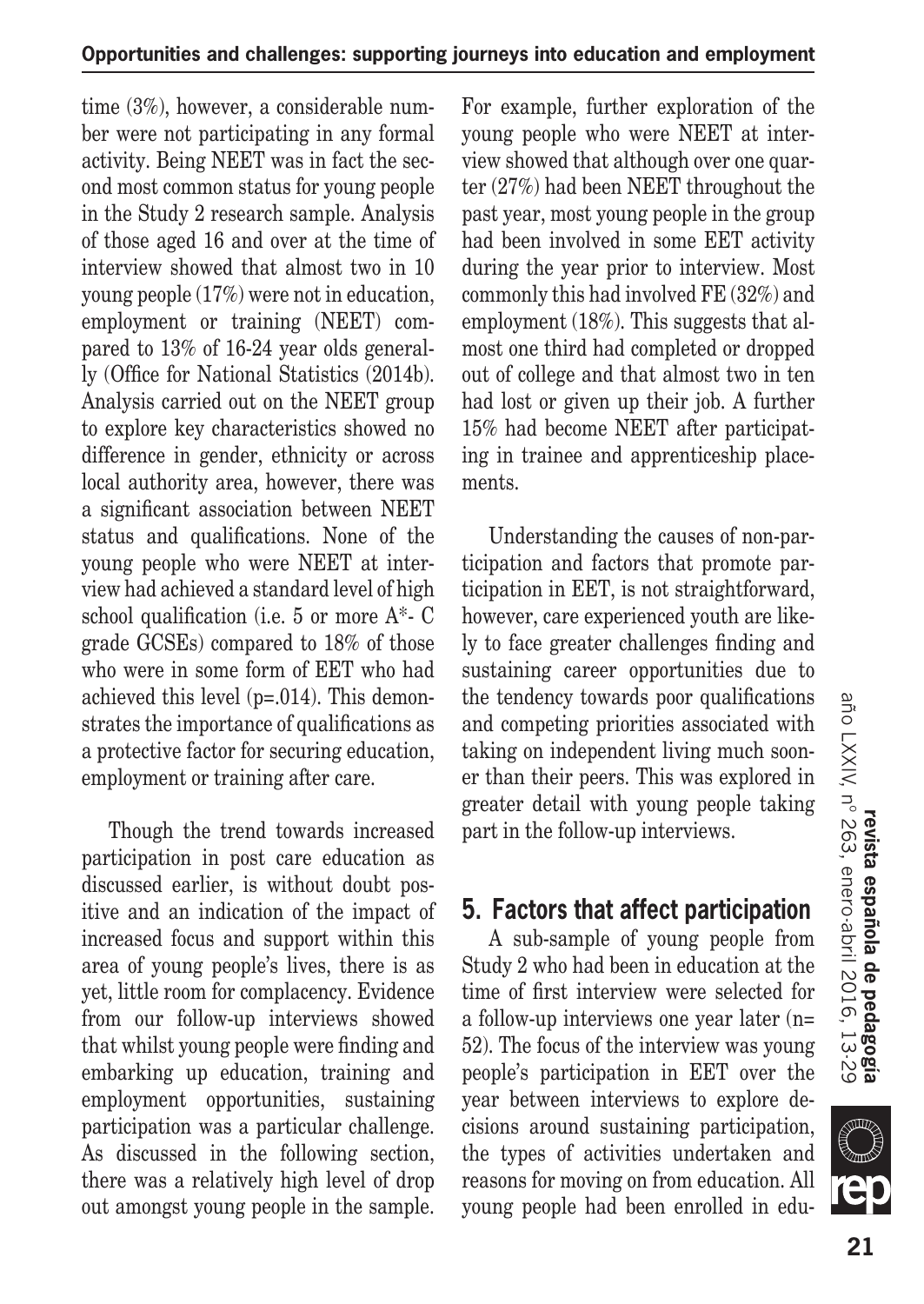cation provision including school, college and University at first interview. Courses ranged from short term basic numeracy or literacy courses to GCSE and A levels, BTECs, diplomas and undergraduate and post graduate degree level courses.

At follow-up one year later, less than one third (27%) were still in education, though all but two young people had remained on the same course. The majority of young people had therefore, left their education course. The most common reason for ending participation was completing their course (53%), which reflects the short term nature of some of the courses studied, as noted earlier. A concerning finding was the relatively high drop-out rate for those who had been in education. Almost half of the group (44%) had left their course early due to circumstances related to ability, personal troubles or financial difficulties, as discussed further below. Whilst three of the young people had subsequently found full or part-time work and three were applying for further college courses, half of those who had left early had failed to find alternative activity and were NEET at follow-up. This mirrors findings from the earlier Study 1, which also identified difficulties in sustaining participation. Only half of those young people who had been in education at baseline were still in education one year on from care and reports from young people and their PAs highlighted problems around debt, ability and emotional issues as obstacles to continued participation. There was also evidence that some young people had been encouraged to take on unsuitable courses that had not met their needs, abilities or interests.

*Obstacles and facilitators to participating in EET*

To some of the obstacles and facilitators to participation in EET, young people and lead professionals were asked to describe what had or might have helped facilitate participation. Obstacles and facilitators were often different sides of the same coin, for example whilst access to support enabled participation, a lack of support proved a barrier. A thematic analysis of the data carried out by the peer research team identified a number of key facilitators and challenges to finding and sustaining education, employment and training.

*Personal motivation and aspirations:*  A strong message arising from young people's interviews was the importance of personal drive to succeed. Having the motivation to embark upon education or employment and having the determination to succeed was seen as an essential driver in achieving positive outcomes in EET. This was particularly the case when young people felt they had achieved despite adversity, «being where I have been and still getting a job is an achievement*».*  There was also the acknowledgement that without self-motivation, support from professionals might prove fruitless, as one young person noted, «I chose to do this course, I did it myself, I went to college on my own and enrolled... it is the person who has to be motivated and want to do it otherwise social services cannot help»*.*

Lead professionals also noted the importance of young people's own motivation and ambition in helping them to sustain participation, «what has helped

**22**<br>**22 22 año LXXIV, nº 263, enero-abril 2016, 13-29** 22

**JII**Q

**revista española de pedagogía**<br>año LXXIV, nº 263, enero-abril 2016, 13·29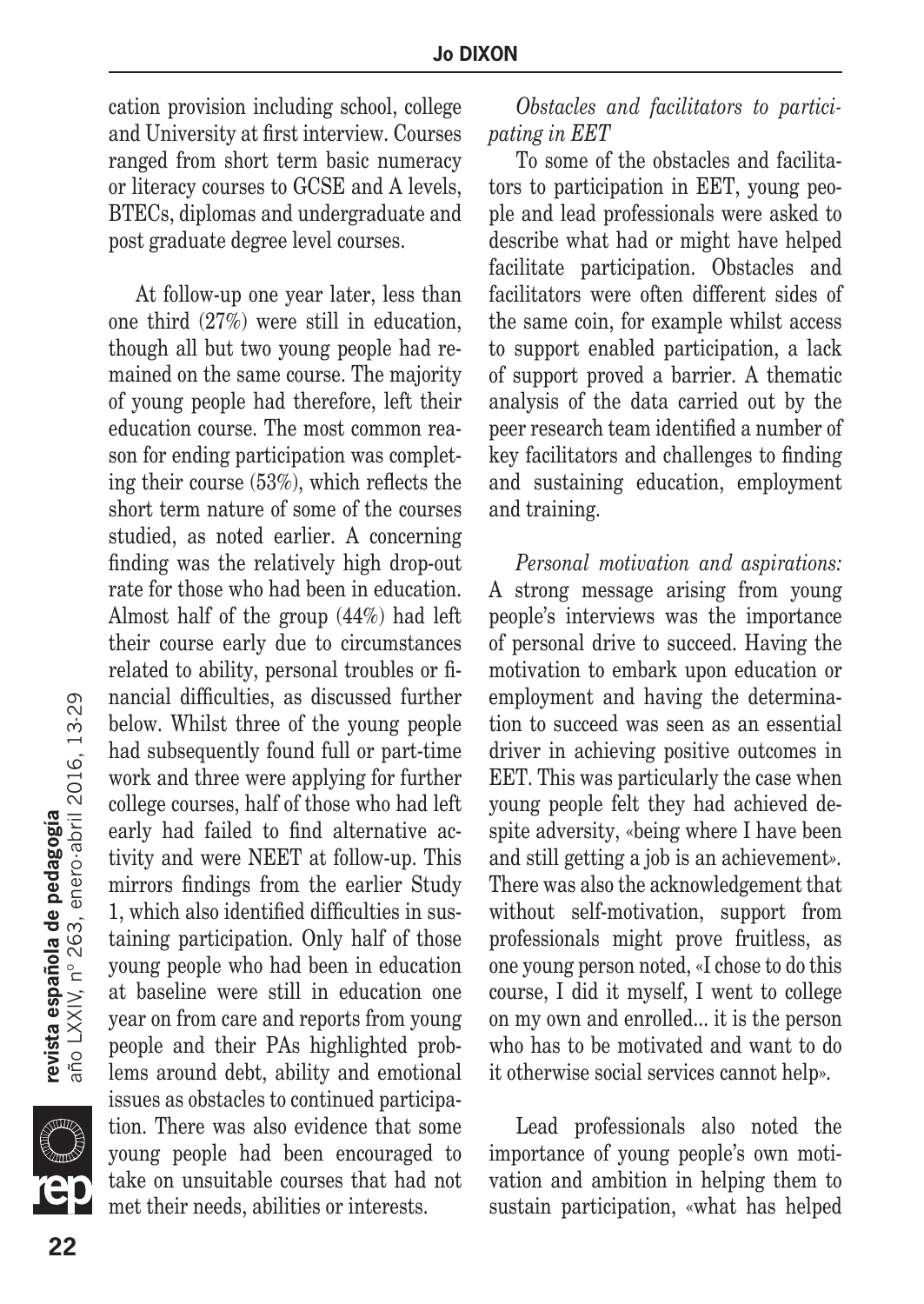her is her own determination to learn and want to learn and accept support offered by others». Lead professional also emphasised the importance of young people being motivated by others, through the encouragement of carers, friends, tutors or other professionals, «It takes the young person's own good motivation and encouragement from staff and family».

Where young people were struggling to maintain participation, meanwhile, this was sometimes attributed to a lack of motivation, self-belief or encouragement, «the young person's lack of motivation has been an obstacle... low confidence in her abilities, she has dropped out of several training courses, she has needed encouragement».

Choosing the right education course or employment route was also an important factor in motivating young people to continue. Young people cautioned against taking on education or training that did not suit their interests or skills, or for reasons, such as financial incentives, «You've got to want to do it, take a while to settle in and don't go for something you're not interested in, if you want to do it fine, but don't just do it because you get money».

The consequences of choosing or accepting the wrong course was prominent in young people's reasons for dropping out of education, «I left, I did the entire first year, didn't like it so didn't continue», «I didn't want to do it anymore, I lost interest and left two months ago».

Lead professionals also highlighted the need for EET support to appeal to young people's interests in order to facilitate engagement, «we are dealing with young people so you got to make it interesting... making the whole approach a bit more young people focused, fun, interesting, it would help a lot». Examples of innovative approaches to engage with care leavers were identified in the study and included providing taster sessions or summer courses in education institutions that involved student mentoring support to familiarise young people with student life and promote education as an option.

*Expectations, aspirations and stigma:*  A common theme running through reasons for participation and non-participation in EET, was the impact of others' expectations of care leavers. This included examples of high expectations and aspirations for young people in and from care as well as examples of low expectations related to negative stereotypes of the care population, which could amount to young people being stigmatised. A young person who was in her second year of University described the impact of her carer's encouragement and high aspirations for her to succeed, «for me it was my foster carer that has drilled it into me that I am capable of doing what I want to do». Another explained how challenging negative stereotypes and wanting to be the same as others had motivated her to apply to University, «I didn't want to be different and everyone else was going to University and going to college and I didn't want to be the leaving care girl who didn't do it. I wanted to be the girl who did do it».

Lead professionals talked about some of the difficulties they encountered in try-



**tur**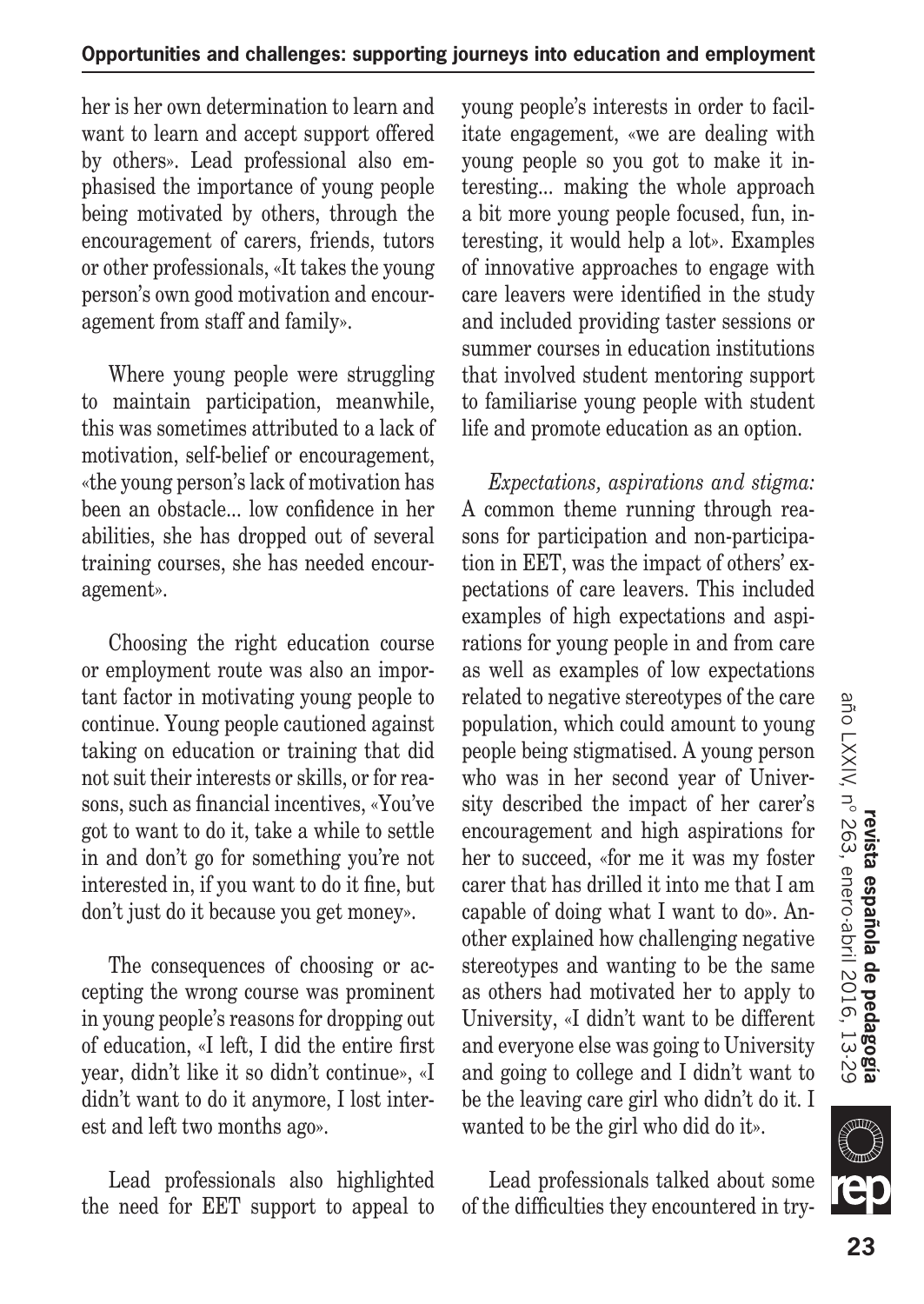ing support their young people to find EET opportunities, which included having to challenge low aspirations and expectation and negative stereotyping from carers, support workers and employers. This was evident in carers failure to support and encourage young people to do well at school and in some cases discouraging young people from moving away from reliance on benefits, as one lead professional explained, «some kids don't have that support to build that level of aspiration. We were trying to get her some experience and the foster carer, on benefits, said what, you are going to go out the house for that? It's a culture thing, well, I'm not going to work, I' m going to go on benefits. You're just fighting a losing battle».

Another lead professional described some of the challenges in overcoming negative stereotypes of care leavers when trying to set up work placement schemes, «there's a lot of companies where the stigmas for being in care is still there, they think: I'm risking some money, I want somebody stable not somebody like that, so it's trying to overcome that».

*Personal circumstances and disincentives:* Obstacles to young people finding and sustaining participation in EET also related to their personal circumstances as well as wider societal factors. For some young people, having few or no qualifications, coping with personal troubles such as bereavement, family problems, difficult accommodation circumstances or dealing with the reasons that brought them into care in the first place, could prevent them from taking up or continuing EET opportunities, particularly if support was lacking. One young man who had dropped out of college told us «course work was hard to achieve with things going on in my life, consequences of stuff that had happened and the tutor wasn't supportive».

Problems associated with physical and mental health and risk behaviour, such as offending and substance misuse were also highlighted as obstacles to participation and demonstrates the level of difficulties that vulnerable young people were coping with alongside their attempts to pursue education and employment. One young person who had left her college course and part-time job cited «a lack of confidence, health issues, increasing mental health issues, low mood and social isolation». Another explained «I kept getting into trouble which led to getting kicked out of college».

For some young people, focusing on more immediate *priorities* such as addressing personal difficulties could provide a diversion from EET or a cause for ending participation, as summarised by one lead professional,

«I think some of my young people have such chaotic lives that just the concept of doing anything that they could commit to on a regular basis is just a complete anathema to them. They have got their families kicking off, they have got mental health issues, trying to avoid going to prison and you say 'oh do you want to go to college' and they just look at you, like how is that my priority?»

A key priority for care leavers is the need to find stable accommodation and set

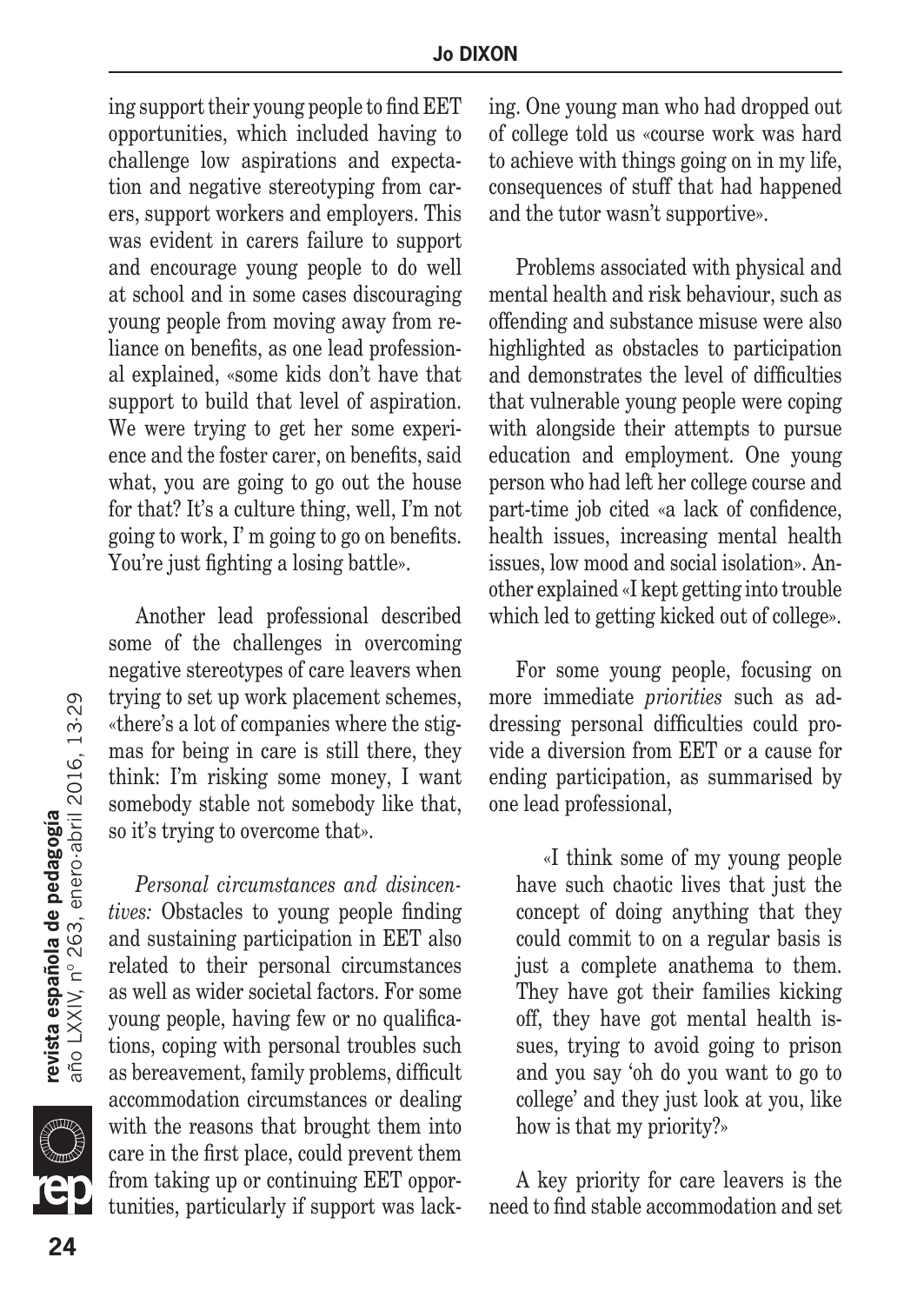up home and this was also highlighted as a delay or diversion to participating in EET, as one lead professional explained «I think the idea is you want to sort the basics first don't you. You know you've got to have the solid, grounds first, accommodation and finances.» More practical problems, such as having to travel a *distance from hom*e to college and the cost of meeting *travel expenses* or *childcare costs* were also highlighted amongst the reasons for dropping out of education and employment .

An important issues raised by young people and lead professionals was the financial disincentives of participation. For example, the high cost of University fees could deter young people from pursuing education. The low rates of pay for youth apprenticeships and employment, which tend to be based on the assumption that most young people are living at home with family, might also mean that some training and employment options are not viable to care leavers who are living independently and are responsible for their own housing and related costs. This dilemma was voiced by several lead professionals,

«we were told to push apprenticeships but our young people normally get to 18 and move into their own place and are finally ready to do an apprenticeship and they just couldn't afford it, they would be better off staying on job seekers allowance than doing an apprenticeship, so we find that's a real barrier».

These issues highlight the challenges that care leavers need to overcome to achieve positive outcome in their journeys into education, employment and training. They also demonstrate the need for consistent, targeted and accessible support to address these challenges as well as joined up approaches across support agencies. The final area highlighted by young people and their lead professionals was formal and informal support.

*Information and support:* information, advice and support were crucial factors in helping care experienced young people into EET. This included knowing about financial entitlements and work placements and opportunities available in their areas. Young people felt strongly that information needed to be accessible and provided in different formats so that it was available to as many young people as possible, regardless of their circumstances (suggestions included newsletters, texts and a Facebook page with updates from careers, job centres and leaving care services). Support, whether professional or informal was considered essential, *having that one person whoever they are*. Examples of practical support, meanwhile, included help with completing college, training and work application forms; wake up calls to ensure young people made it to college and work on time and financial assistance with travel, clothing or college materials.

Our research found many positive examples of support to address young people's needs. Lead professional highlighted the positive impact of specialist staff joining the leaving care team «the employment worker is now on board full time, working with young people indivi

**III**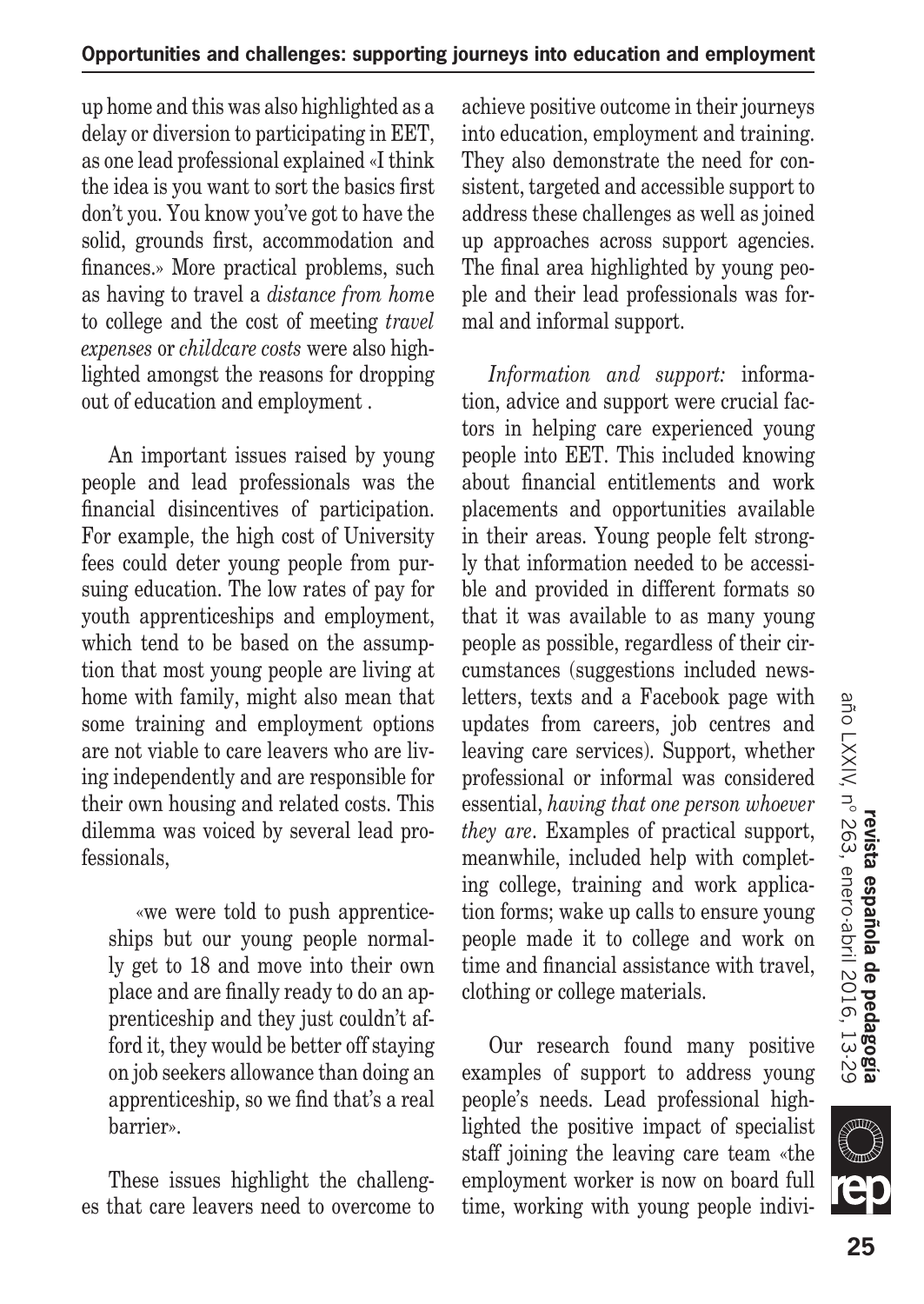dually towards EET». Other examples of effective joint working included the introduction of dedicated support workers within education settings, «one of the colleges has a children in care youth worker, which is really helpful because they are the first point of contract and liaise with [leaving care team] and the tutors if there are any difficulties». Supportive teachers, tutors and employers played an important part in helping young people to sustain participation in EET, as lead professionals explained, «college gave [yp] a chance. Due to their circumstances they had problems, which college helped with while [yp] attended». This was particularly helpful where there was some acknowledgment of the issues facing care leavers, «supportive training provider who understands the difficulties young people face living independently».

The continued support of carers was also prominent amongst young people's responses and clearly demonstrated ongoing encouragement and aspirations for their young person, «I still have contact with my foster carer and she helps me a lot as far as that goes, like getting involved in the college... to sort of guide you. 'Look there's this going on, get involved' and stuff like that». Importantly, *y*oung people felt that support, both practical and emotional, should be there whether or not a young person was doing well, «you need positive reinforcement when you do something good —to be proud of your achievements but it is also needed when you are at your lowest ebb» demonstrating the importance of consistent support to guide and encourage, as a good parent would.

#### **6. Conclusion**

Despite considerable policy focus on increasing participation and positive outcomes for young people in EET, it remains that many young people continue to experience difficulties in finding a foothold on the career ladder in the early years after care. The national picture currently shows that, when considered alongside wider youth participation, care leavers are less likely to be engaged in education, employment and training.

There is, however, a greater understanding of the obstacles to participation for young people in and leaving care. The impact of past and ongoing difficulties, the legacy of early disadvantage and the tendency towards poor qualification on leaving school, place young people from care at a disadvantage in the youth labour market. Added to this is the prospect of moving from care to independent living, which for many takes place aged 16 and 17 and therefore coincides with a crucial time in young people's lives when they are completing compulsory education and embarking upon post-16 career paths, which can destabilise attempts to participate in EET.

Nevertheless, the picture for participation in EET is on the surface a relatively positive one for our research sample. The most common activity for those who had left school was further education, which reflects the increased practice and policy focus on supporting young people into education and the financial and broader support to enable young people to take up college opportunities. However, high drop-out rates suggest a need for greater

**SILLE** 

**revista española de pedagogía**<br>año LXXIV, nº 263, enero-abril 2016, 13·29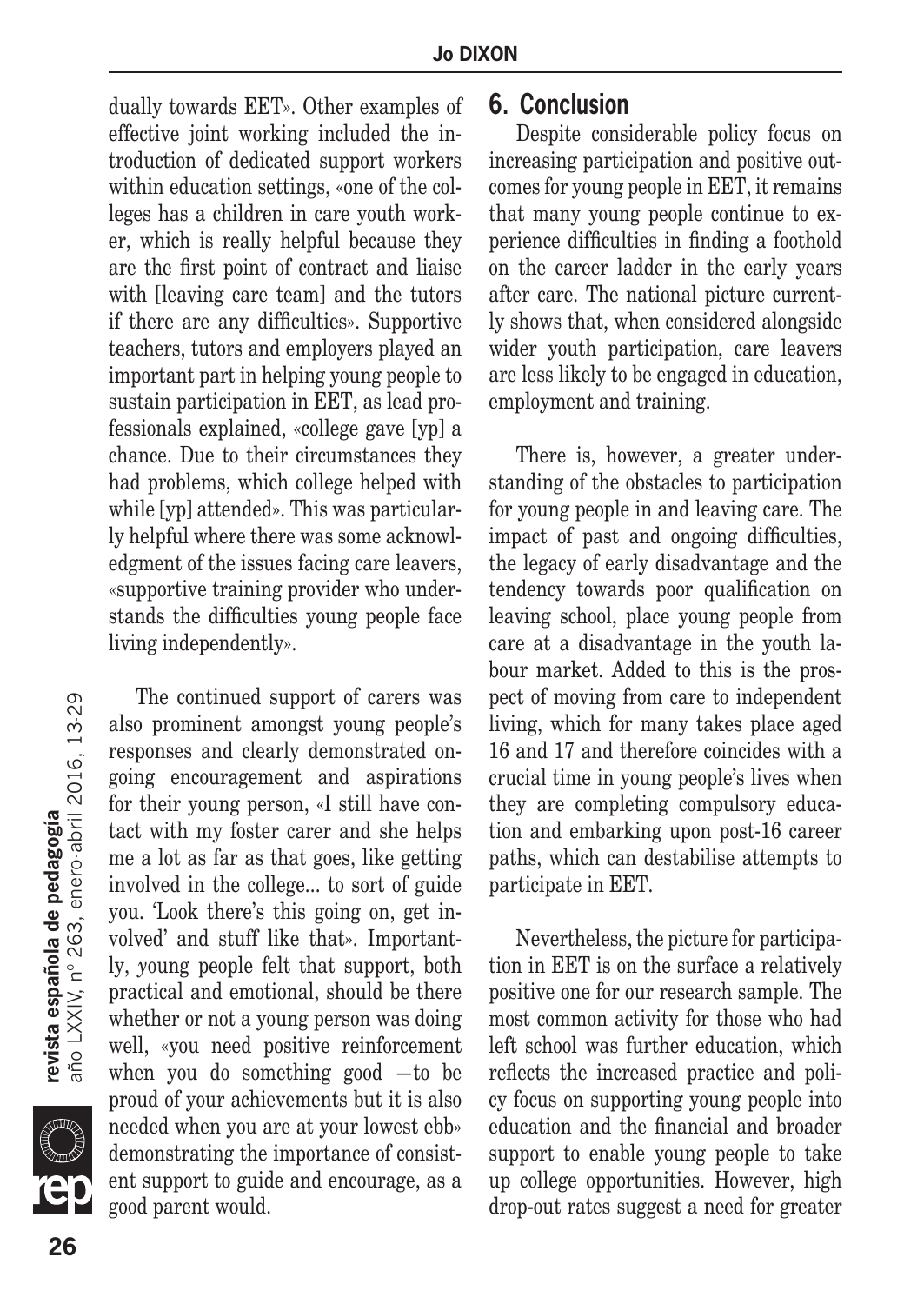support to sustain participation by finding the right course to suit young people's needs, providing emotional and practical support to enable them to address difficulties that might threaten performance and participation and ensuring adequate financial support to meet the costs of education, including travel, materials, child care and fees.

Addressing the high numbers who are NEET after care requires more focus on improving young people's employability. This can come from improved educational outcomes but can also be achieved through work experience and training programmes that focus on improving young people's work readiness, confidence and motivation as well as more overt work related skills. Examples of close links between leaving care services and local employers and training providers and having access to specialist employment workers within the team can facilitate increased opportunities for young people.

The challenge therefore, is to provide support to overcome these obstacles to ensure that care experienced young people have the same aspirations, experiences and opportunities as any other young people, to reach their potential.

**Address of the Author:** Jo Dixon. Honorary Research Fellow. Social Policy Research Unit. Department of Social Policy and Social Work. University of York. Heslington. York YO105DD (United Kingdom). E-mail: jo.dixon @york.ac.uk.

## **Bibliography**

- BIEHAL, N., CLAYDEN, J., STEIN, M. and WADE, J. (1995) *Moving On: Young People and Leaving Care Schemes* (London, HMSO).
- BROAD, B. (1998) *Young People Leaving Care: Life After the Children Act 1989* (London, Jessica Kingsley).
- BROAD, B. (2003) After the Act: Implementing the Children (Leaving Care) Act 2000, *Leicester, De Montfort University Children and Families Research Unit Monograph*, 3.
- CHEUNG, Y. and HEATH, A. (1994) After care: the education and occupation of adults who have been in care, *Oxford Review of Education,* 20:3, pp. 361-374.
- DfE (2013) *«STAYING PUT» Arrangements for Care Leavers aged 18 and above to stay on with their former foster carers* (London, Department for Education). https://www.gov.uk/ government/uploads/system/uploads/attachment data/file/201015/Staying Put Guidance.pdf (Accessed 29.V.2015).
- DfE (2014) *Children looked after in England (including adoption and care leavers) year ending 31 March 2014, Statistical First Release* (London, Department for Education). https://www. gov.uk/government/uploads/system/uploads/ attachment\_data/file/359277/SFR36\_2014\_ Text.pdf (Accessed 30.V.2015).
- DIXON, J. and STEIN, M. (2005) *Leaving care, throughcare and aftercare in Scotland* (London, Jessica Kingsley Publishers).
- DIXON, J., WADE, J., BYFORD, S., WEATH-ERLY, H. and LEE, J. (2006) *Young People Leaving Care: A study of costs and outcomes,*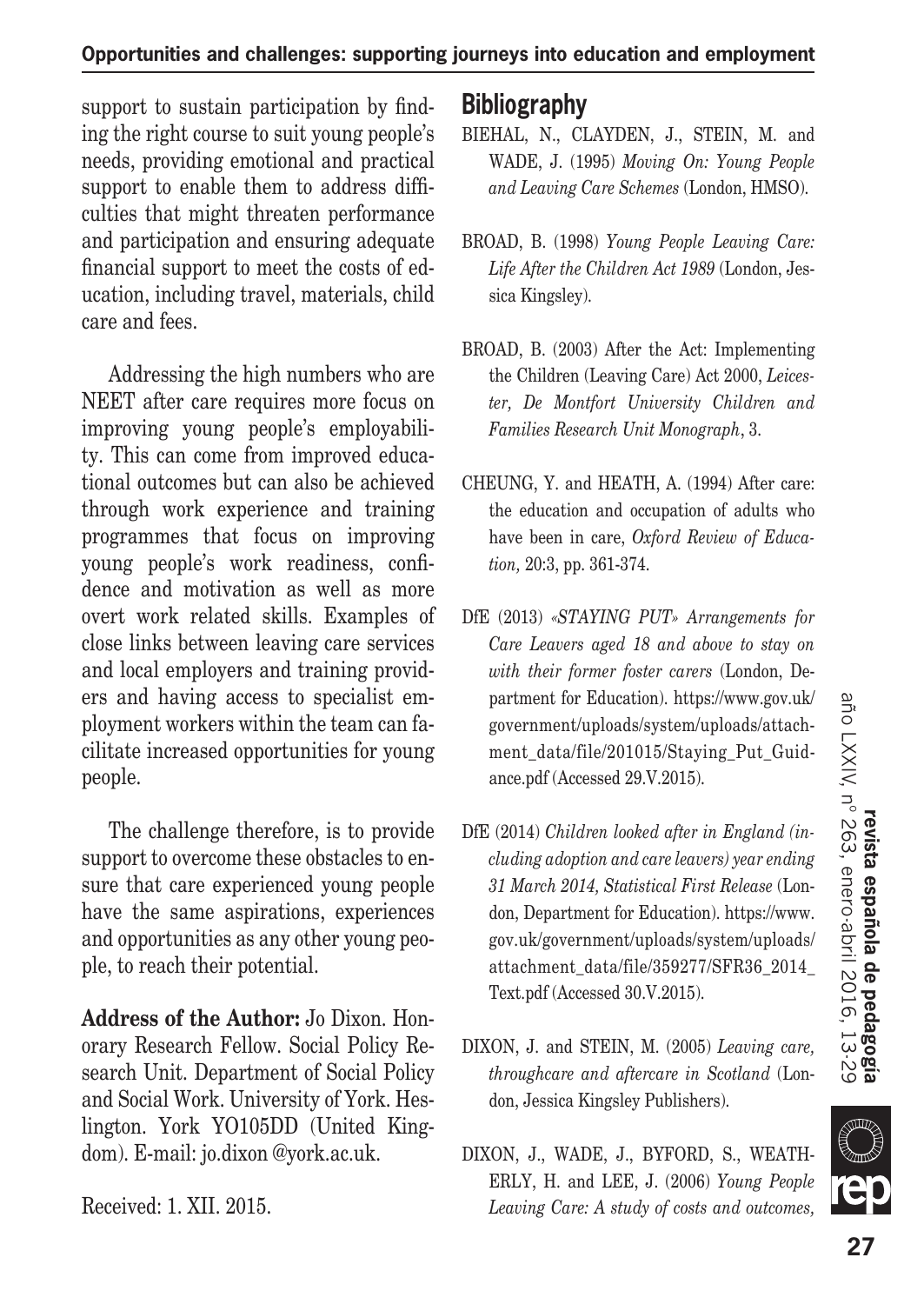*Final Report to the Department for Education and Skills* (York, Social Policy Research Unit, University of York).

- DIXON, J. and LEE, J. WITH STEIN, M., GU-HIRWA, H., BOWLEY, S. and CATCH 22 PEER RESEARCHERS (2015) *Corporate Parenting for Young People in Care: Making the difference?* (London, Catch22) .
- HM GOVERNMENT (2013) *Care Leaver Strategy-A cross departmental strategy for young people*. http://bit.ly/19GB5DP (Accessed 30.V.2015).
- JACKSON, S., AJAYI, S. and QUIGLEY, M. (2003) *By Degrees: The First Year from Care to University* (London, Thomas Coram Research Unit,University of London).
- NCAS (2010) *From Care2Work Creating opportunities and raising aspirations*, Interim Report June 2010 (London, National Care Advisory Service).
- NCAS (2012 ) *Second chance learning' Amendments to benefit rules from April 2012, NCAS Policy Briefing* (London, National Care Advisory Service) http://resources.leavingcare.org/ uploads/8b0a7f3c85e9b7b9d6f11fbd5c642382. pdf (Accessed 29.V.2015).

OFFICE FOR NATIONAL STATISTICS (2014a) *Summary Facts about Young People Release September 2014*.

*http://www.ons.gov.uk/ons/rel/uncategorised/summary/facts-about-young-people/ sty-facts-about-young-people.html*

http://www.ons.gov.uk/ons/rel/family-demography/young-adults-living-with-parents/2013/ styyoung-adults.html (Accessed 4.I.2015).

- OFFICE FOR NATIONAL STATISTICS (2014b) *Young People Not in Education, Employment or Training (NEET)*, August 2014 (London, ONS).
- PINKERTON, J. and MCCREA, R. (1999) *Meeting the Challenge? Young People Leaving care in Northern Ireland* (Aldershot, Ashgate).
- STEIN, M. and CAREY, K. (1986) *Leaving Care* (Oxford, Blackwell).
- UKCES (2012) *Precarious futures? Youth employment in an international context* (London, UK Commission for employment and skills).

#### **Summary:**

# **Opportunities and challenges: supporting journeys into education and employment for young people leaving care in England**

Research over the past three decades consistently shows poor outcomes in education and employment for young people leaving care in England. Evidence indicates lower levels of education attainment and post-16 participation for young people in and leaving care in comparison to other young people and suggests a lasting impact, with care experienced adults at greater risk of social exclusion, being overrepresented in marginalised groups such as the long-term unemployed, homeless and prison populations and adults with mental health difficulties. This paper draws on recent research carried out with young people leaving care to explore the challenges they face in finding and sustaining participation in education, employment and training. It shows that